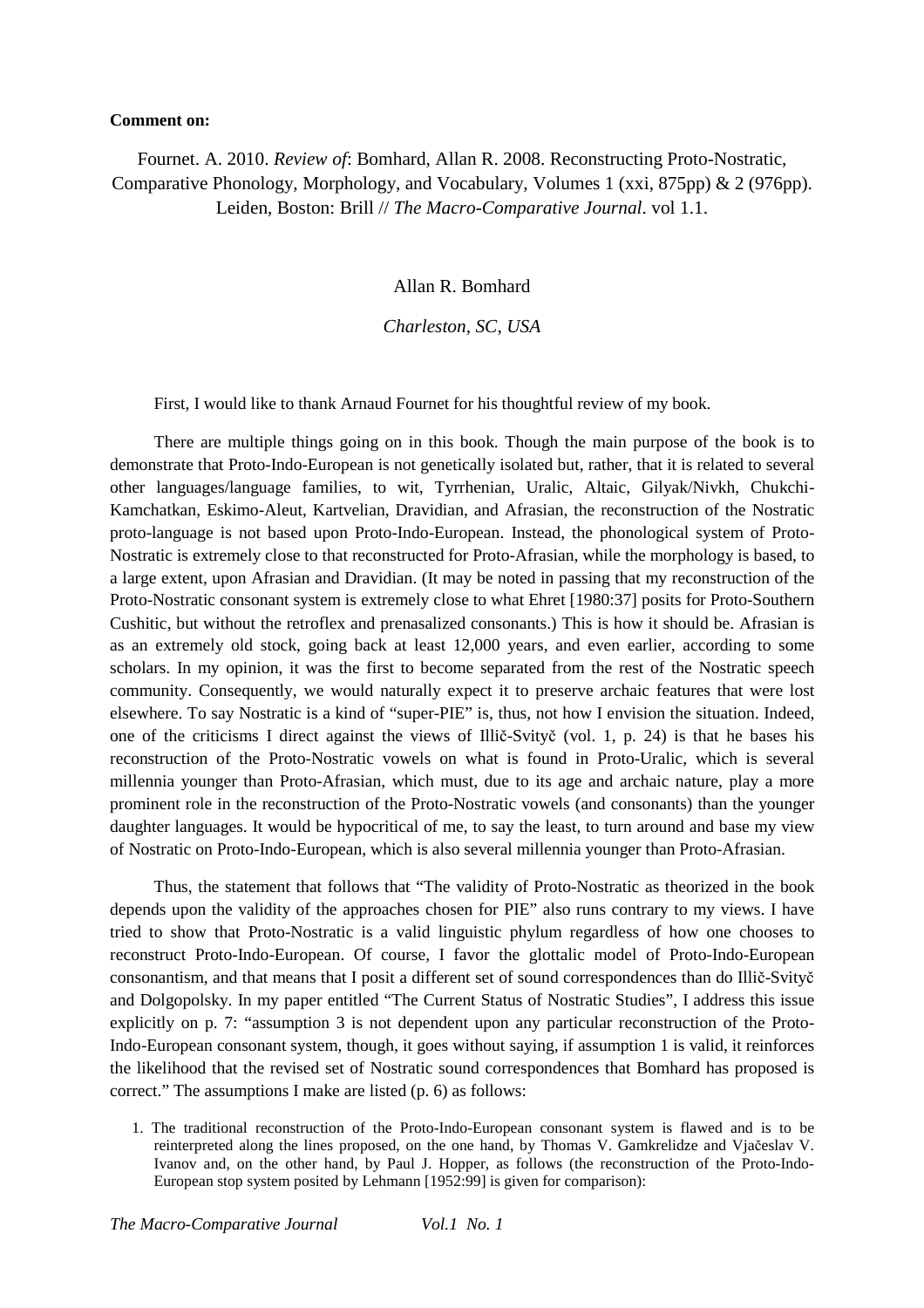| Lehmann                              | Gamkrelidze—Ivanov |                                         |      |
|--------------------------------------|--------------------|-----------------------------------------|------|
| b <sup>h</sup><br>b<br>$\equiv$<br>p | $p^{\prime}$       | bh/b                                    | ph/p |
| d <sup>h</sup><br>d<br>t<br>$=$      | $t^{\prime}$       | dh/d                                    | th/t |
| g <sup>h</sup><br>k<br>g<br>$=$      | $k^{\prime}$       | gh/g                                    | kh/k |
| gwh<br>$k^w$<br>$g^w$<br>$=$ $-$     | $k^{\prime}$       | $g \psi h / g \psi$ k $\psi h / k \psi$ |      |

- 2. The frequency distribution of Proto-Nostratic stops (and affricates) in the reconstruction proposed by Illič-Svityč and Dolgopolsky is in contradiction to typological predictions, and is, therefore, highly suspect (see below).
- 3. Taking into consideration (1) the radical reinterpretation of the Proto-Indo-European consonant system proposed by Gamkrelidze, Ivanov, and Hopper, as well as (2) the problems in the frequency distribution of stops (and affricates) in the reconstruction of the Proto-Nostratic phonological system proposed by Illič-Svityč and Dolgopolsky, a different set of Nostratic sound correspondences is warranted.

Moreover, in volume 2 of my book, not all of the proposed Nostratic cognate sets contain Indo-European data. Again, this is as it should be, inasmuch as Proto-Nostratic is more than just an "enriched Glottalic PIE".

Thus, my views about how Proto-Nostratic is to be reconstructed and what role Proto-Indo-European plays in that reconstruction appear to differ from how Fournet understands my ideas. This is problematic, because if he gets this impression, others are sure to get this impression as well. No doubt, the problem arose from the huge amount of attention that I paid to Indo-European as opposed to the other daughter languages as well as my failure to articulate clearly my views about the basis for reconstructing Proto-Nostratic. This is something I definitely need to be more explicit about.

Now, this leads to several other issues that Fournet correctly notes in his review. "The proof that PIE is indeed not isolated would be stronger if Nostratic were reconstructed without PIE and then compared to PIE." Oh yes, these are very powerful words, and very true. Even though it is what I had envisioned, and it is the goal I had in mind, I found many obstacles to attaining this objective. Let us begin with Afrasian. While the phonological system of Proto-Afrasian has been reconstructed with a fair degree of accuracy (though not for all classes — the sibilants, affricates, and labiovelars are still fairly controversial), next to nothing has been accomplished regarding Proto-Afrasian morphology. The early attempts by Diakonov and Rössler are too dependent upon Semitic to be useful. There are still those who reject Chadic as a valid branch of Afrasian and who reject Omotic and Ongota as separate from Cushitic. These issues have a direct impact on Nostratic studies. Further understanding of Proto-Nostratic morphology must wait until more definitive work has been done on Proto-Afrasian morphology. Of course, I did use some tentative attempts to reconstruct Proto-Afrasian morphology, mainly from the work of Christopher Ehret (and others), but I have no delusions that the conclusions I reached are final. And, as I am sure everyone is aware, Ehret's work has been criticized. Unfortunately, it is the best we have at present. Next, there is the problem of Altaic. And so on and so forth. Now it should by clear why I said at the end of volume 1 of my book (p. 520):

Comparison with other Nostratic daughter languages indicates quite clearly that a whole series of relational markers can be reconstructed for Proto-Nostratic, and at least some of these must have been inherited by Pre-Proto-Indo-European. As more work is done in reconstructing the proto-languages of the individual branches of Nostratic, future scholars will be able to arrive at a more accurate and more complete reconstruction of Proto-Nostratic. In so doing, the work done in one area will no doubt complement and further the work done in other areas so that we will be in a far better position to fill in the gaps that currently exist in our knowledge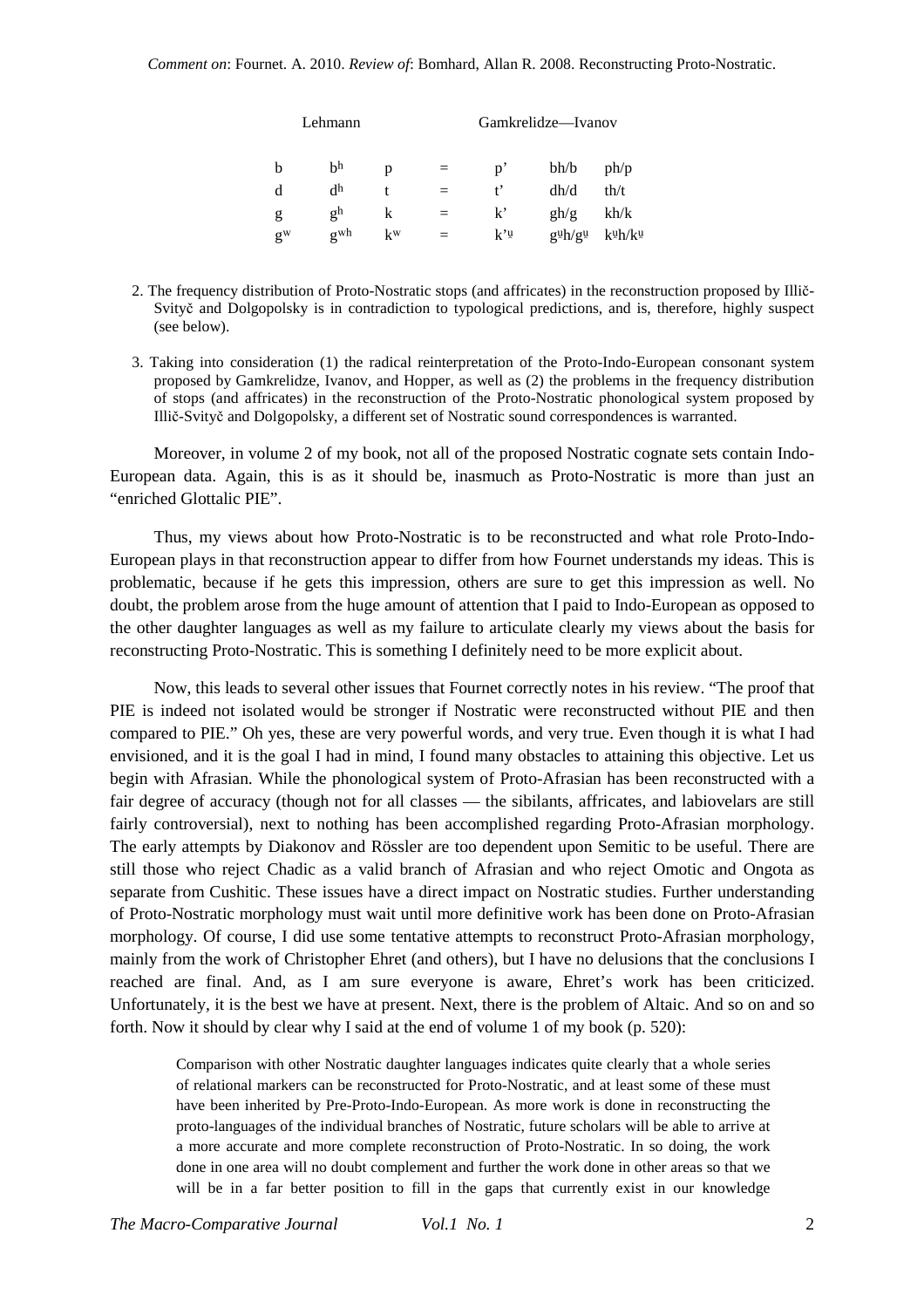concerning the early prehistory of the individual branches themselves. Lehmann (2002:250— 251), in particular, identifies the lack of adequate reconstructions for the non-Indo-European Nostratic proto-languages as a crucial problem that needs to be addressed. I could not agree more.

It should now also be clear why I made the statement (vol. 1, p. 520):

In this and the preceding chapter, the Proto-Indo-European morphological system has been systematically analyzed in order to uncover the most ancient patterning. This analysis has relied almost exclusively on Indo-European data with only passing reference to what is found in cognate Nostratic languages. The picture that emerges is rather stark and, in my opinion, rather unrealistic. This does not mean, however, that there is no validity to that picture. What is does mean is that we are not able to recover what has been lost on the basis of an examination and analysis of the Indo-European data alone, that is to say that the picture is simply incomplete.

Until the other branches of Nostratic have been reconstructed to the same level as Proto-Indo-European, we cannot accurately "fill in the gaps" that I alluded to by my statement that "[t]he picture that emerges is rather stark and, in my opinion, rather unrealistic." With a better understanding of the prehistory of the closest relatives of Proto-Indo-European, we will be in a much better position to figure out what was most likely inherited by pre-Proto-Indo-European and to trace how these were replaced or remodeled as Proto-Indo-European developed its own individual characteristics.

Part of the problem with the traditional reconstruction of the Proto-Indo-European vowel system is that it is typologically bizarre. The low frequency of occurrence of \**a* versus the great frequency of occurrence of the \**e* ~ \**o* ablaut patterning has no parallels among attested languages. Universally, the vowel /a/ has the highest frequency distribution in attested languages. Fournet's approach of seeing \**á*  > \**e* and \**à* > \**o* gets around this problem quite nicely, and it is one that I had previously considered myself (in an article published in *General Linguistics* in 1981). It may be noted that just such an effect by pitch on vowels can be observed in the Saigon dialect of Vietnamese. But there is more, the vowels of non-initial syllables in Uralic are also difficult to reconstruct, and then, yet again, there is Altaic. More work needs to be done here, to be sure, and Fournet was right to point out these problem areas.

I do, in fact, consider Kartvelian to be a close relative of Proto-Indo-European, and I state (vol. 1, p. 229):

Nichols (1997:138) speculates that Pre-Kartvelian originated in Central Asia, near Pre-Indo-European, and that it spread westward along a southern route below the Caspian Sea, eventually reaching its present location, where it stayed.

And, further on (vol. 1, p. 240):

If Nichols is correct in seeing Pre-Proto-Kartvelian as having migrated from Central Asia westward below the Caspian Sea to the Caucasus, this would seem to imply that Pre-Proto-Kartvelian had first migrated northeastward from the Fertile Crescent along with or as part of Pre-Proto-Eurasiatic, that it stopped somewhere along the way, and that it then returned to the Middle East.

This means that Kartvelian could also have been considered as part of Eurasiatic rather than a separate node on the tree diagram on p. 28 of volume 1. I never intended to imply that Kartvelian and Indo-European were not close.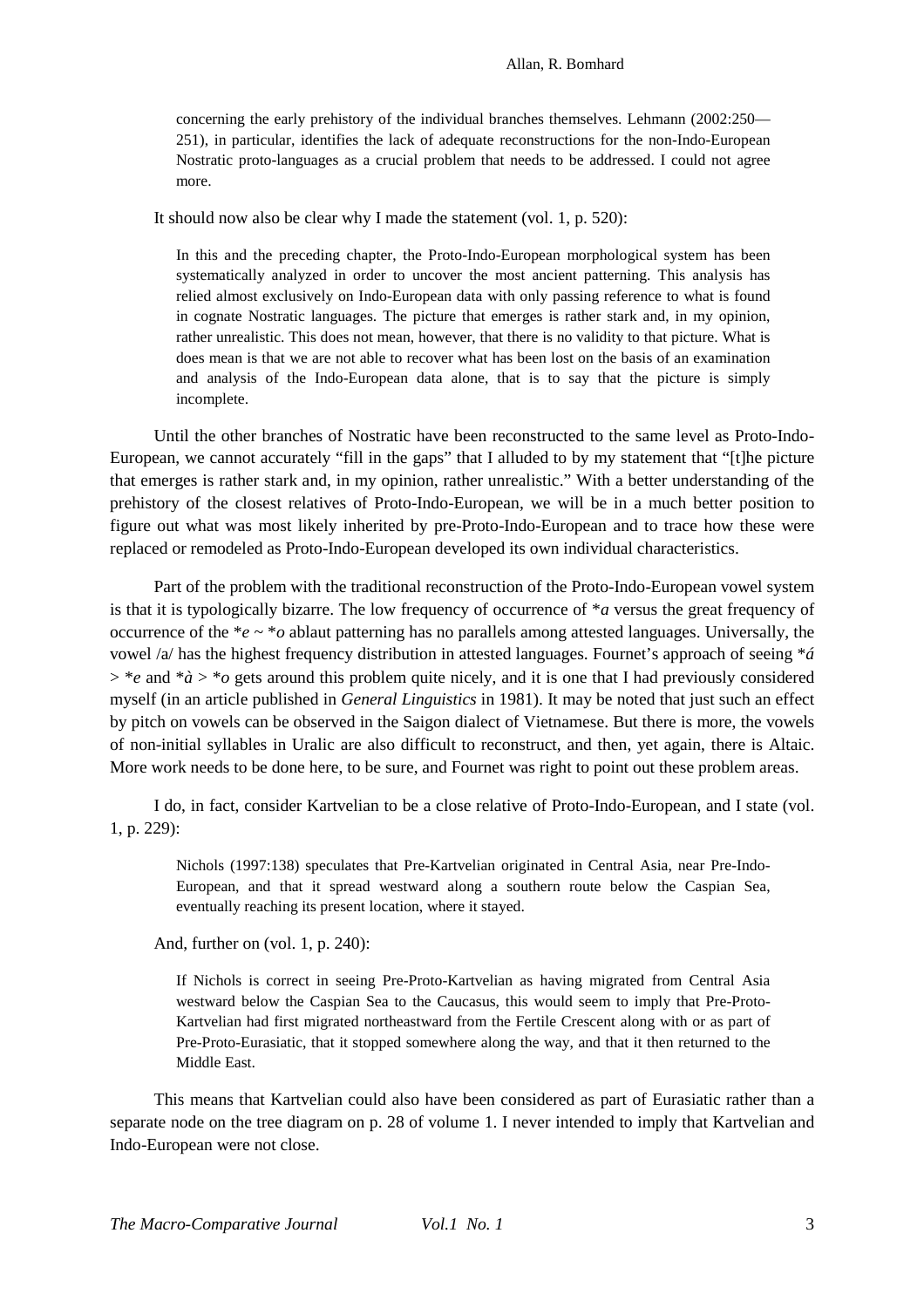Fournet's remarks about Arabic root structure are absolutely correct. But, as I have stated in several publications, notions of what Proto-Afrasian might have been like based upon the Semitic model are likely to be wrong. It is clear that Semitic has innovated in many areas, including the proliferation of triconsonantal roots. Fournet's statement that "[t]he root \*b\_t accepts affixes in all positions" agrees totally with my view. The root is, indeed, \*b\_t, that is, biconsonantal, to which affixes have been added. Comparison with the other Afrasian languages shows that this has, to a large extent (though not totally), happened within Semitic and is not to be projected back to Proto-Afrasian.

I do not understand the statement that "[t]he book does not explain how the Proto-Dravidian vowel could have developed out of a five-unit system." It is universally agreed that Proto-Dravidian had the following five vowels, long and short: \**a*, \**e*, \**i*, \**o*, \**u*. Some have also speculated that it may have had \**ǝ* as well. No criticism is intended here, I just do not understand what is meant.

Fournet is correct in his assessment that the vowels are problematic across the board, and this does not just concern my work.

In general, as noted on p. of volume 1, p. 206, I do not include Japanese data. However, throughout Chapter 10, I am citing the views of Starostin—Dybo—Mudrak, and, therefore, I repeat what they have said about Japanese (and Korean).

"In other words, the testimony of the most reliable reconstructions currently available is dismissed and this 'complicated' series of changes is not explained nor described." The series of changes assumed for Proto-Indo-European are explained in detail in Chapter 4, especially in the Appendix to that chapter. "The reconstructions of Kartvelian and Indo-European and the theory of Proto-Nostratic proposed for the vowels are concretely in a situation of systemic dislocation. There is doubles a major problem in the theory here." It is sad that Kartvelian and Indo-European have undergone such radical restructuring, but I cannot change the data to fit the theory, and, consequently, the other branches must be relied upon for the reconstruction of the Proto-Nostratic vowels.

"A stem, on the other hand, may be defined as an inflectional base. A stem may or may not be coequal with a root." That is to say that the root itself may serve as an inflectional stem, or the stem may consist of a root plus one or more determinatives.

As for Nostratic morphology, even though Chapter 16 relies substantially on previous research by Greenberg, I have independently verified, and have, thus, accepted or rejected or even modified, each of Greenberg's proposed grammatical elements on the basis of works available to me. I also propose several Proto-Nostratic morphemes not suggested by Greenberg.

Let us now turn to Fournet's points:

1. "A first issue is that the items are free or bound forms, in the latter case most often suffixes. It would be interesting to understand why the 'same' morpheme can be a free form, a prefix or a suffix." This is easy to address — it has to do with the order of meaningful elements and typological consistency. I assume that Proto-Nostratic was SOV and that it was exclusively suffixing, that is that it was head-final. A "head" is the member of the particular lexical category from which a phrase is named and which determines the syntactic properties of the phrase (for example, in a verb phrase, the head is a verb; in a noun phrase, the head is a noun). In general, a phrase of a certain type has a head of the same type; for example, a noun phrase (NP) has a head noun in it, and possibly other things as well. The same applies to a verb phrase (VP). Languages can be roughly classified as either head-initial or head-final. However, it is important to note